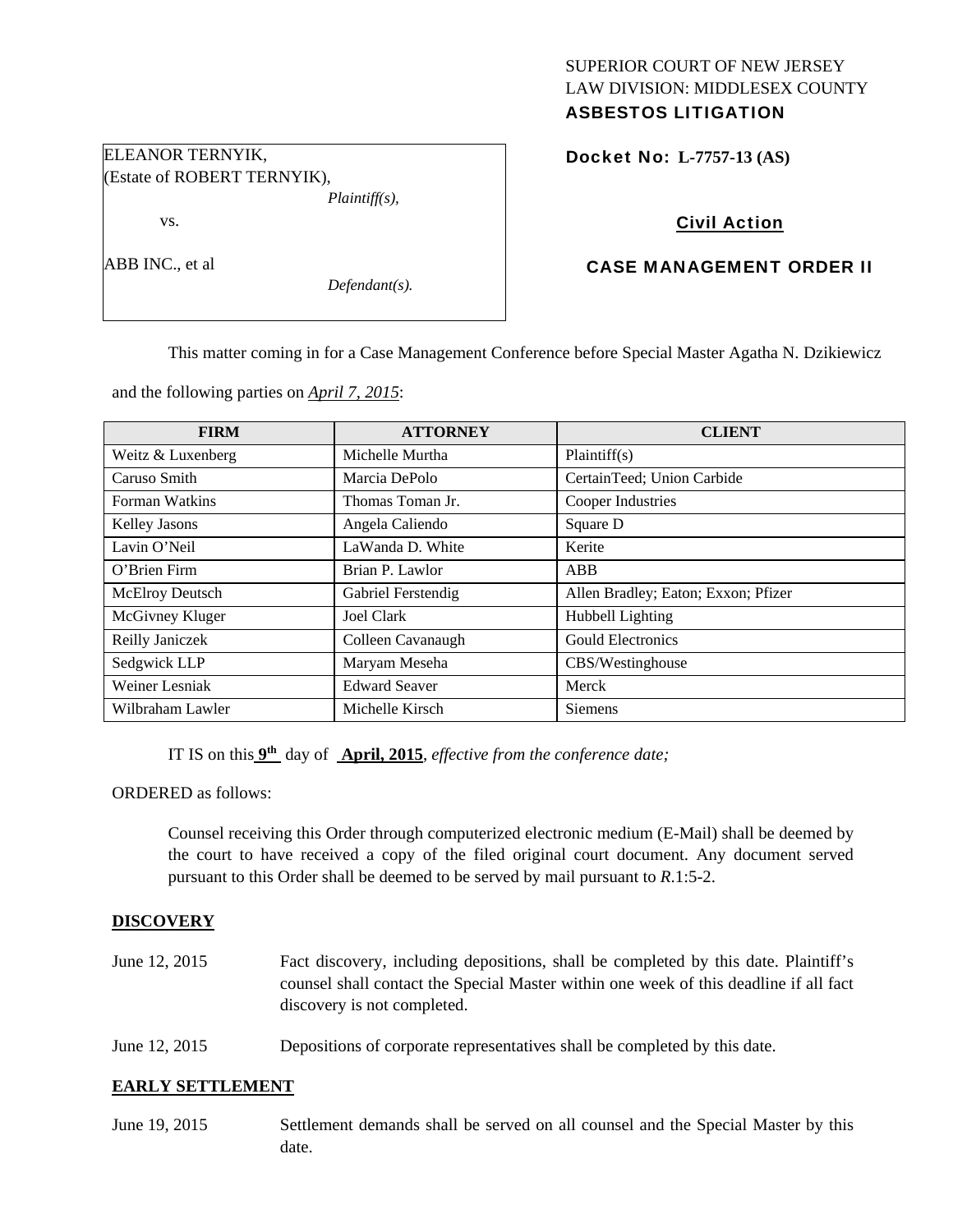# **SUMMARY JUDGMENT MOTION PRACTICE**

- July 10, 2015 Summary judgment motions shall be filed no later than this date.
- August 7, 2015 Last return date for summary judgment motions.

# **MEDICAL DEFENSE**

- June 12, 2015 Plaintiff shall serve medical expert reports by this date.
- June 12 2015 Plaintiff is to arrange for the transfer of pathology specimens and x-rays, if any, by this date.
- September 11, 2015 Defendants shall identify its medical experts and serve medical expert reports, if any, by this date. **In addition, defendants shall notify plaintiff's counsel (as well as all counsel of record) of a joinder in an expert medical defense by this date.**

## **LIABILITY EXPERT REPORTS**

- July 1, 2015 Plaintiff shall identify its liability experts and serve liability expert reports or a certified expert statement by this date or waive any opportunity to rely on liability expert testimony.
- September 11, 2015 Defendants shall identify its liability experts and serve liability expert reports, if any, by this date or waive any opportunity to rely on liability expert testimony.

## **ECONOMIST EXPERT REPORTS**

- July 31, 2015 Plaintiff shall identify its expert economists and serve expert economist report(s), if any, by this date or waive any opportunity to rely on economic expert testimony.
- September 11, 2015 Defendants shall identify its expert economists and serve expert economist report(s), if any, by this date or waive any opportunity to rely on economic expert testimony.

## **EXPERT DEPOSITIONS**

September 30, 2015 Expert depositions shall be completed by this date. To the extent that plaintiff and defendant generic experts have been deposed before, the parties seeking that deposition in this case must file an application before the Special Master and demonstrate the necessity for that deposition. To the extent possible, documents requested in a deposition notice directed to an expert shall be produced three days in advance of the expert deposition. The expert shall not be required to produce documents that are readily accessible in the public domain.

## **PRE-TRIAL AND TRIAL**

| July 30, 2015                | The settlement conference previously scheduled on this date is <b>cancelled</b> .                                                                                                                                        |  |
|------------------------------|--------------------------------------------------------------------------------------------------------------------------------------------------------------------------------------------------------------------------|--|
| September 25, 2015 @ 10:00am | Settlement conference. All defense counsel shall appear with authority<br>to negotiate settlement and have a representative authorized to negotiate<br>settlement available by phone. Any request to be excused from the |  |